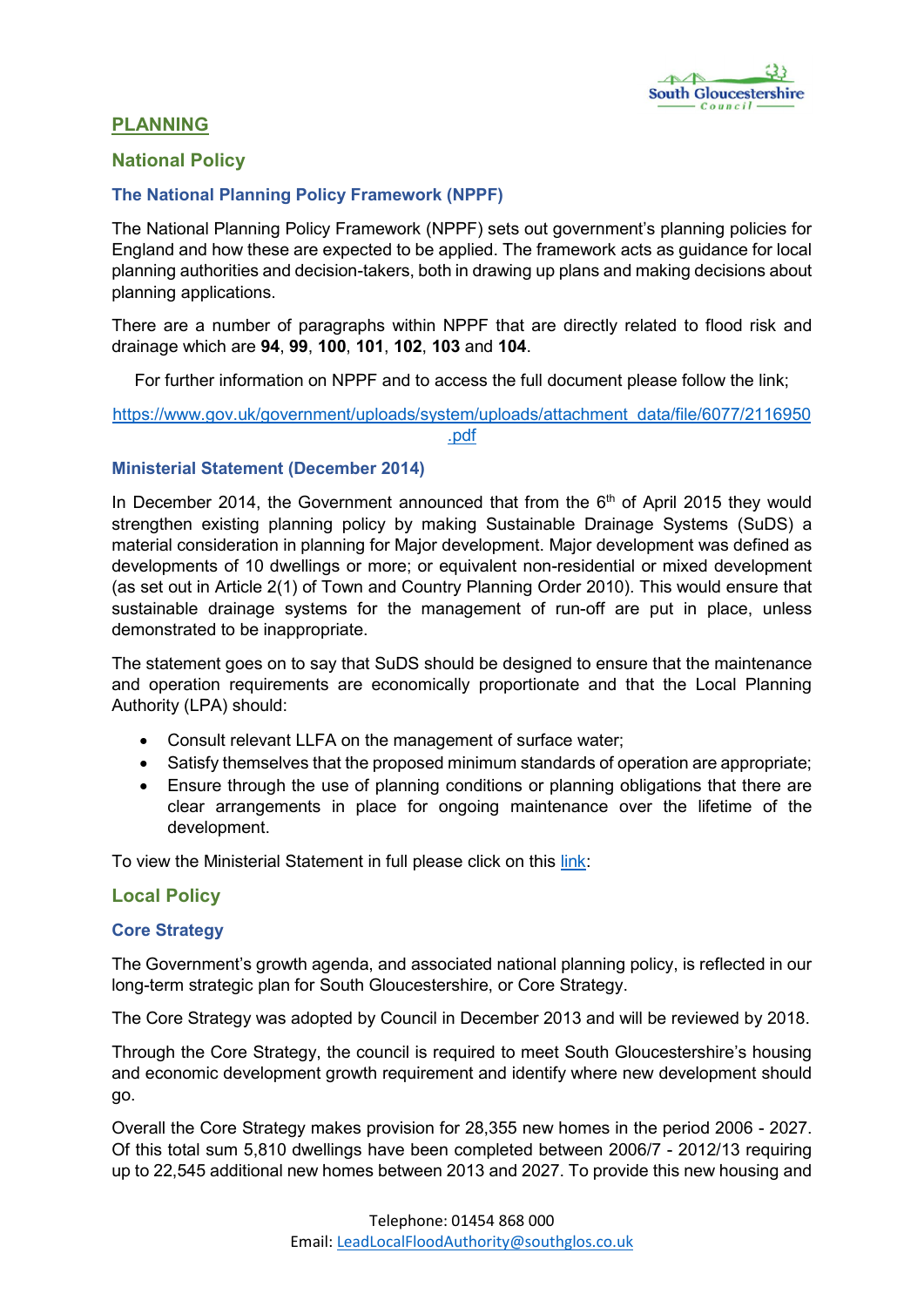the necessary infrastructure to support sustainable communities, the plan's Strategy for Development concentrates new development within the Bristol North Fringe/East Fringe urban areas, in places where essential infrastructure is in place or planned.

You can find the South Gloucestershire's Core Strategy [HERE](http://www.southglos.gov.uk/environment-and-planning/planning/planning-local-plans/core-strategy-2006-2027/)

## Policies, Sites and Places Development Plan (PSP)

The Council in now preparing the Policies, Sites and Places Development Plan Document (PSP DPD) which will provide more detailed planning policy and site allocations for the area. The PSP DPD is being prepared in partnership with local communities and other stakeholders.

In addition the council is working in partnership with Bristol City Council, Bath and North East Somerset and North Somerset to develop a Joint Spatial Plan (JSP) in order to set out how and where development will take place until 2036.

As well as growth identified in the council's Core Strategy and the PSP DPD, changes to the planning system allow people to come together to develop local planning policies and further growth through neighbourhood planning.

### Strategic Flood risk Assessment (SFRA)

As set out in the NPPF and its supporting Technical Guidance, Local Plans should be supported by a Strategic Flood Risk Assessments (SFRAs) which are carried out by local planning authorities.

A SFRA provides the essential information on flood risk and allows the local planning authority to understand the risk across its area and should consider the risk of flooding from all sources, taking into account climate change.

Local Plan policies and allocations for new development should be considered in the light of these assessments.

The SFRA should be prepared in consultation with the Environment Agency and other relevant flood risk management bodies, and the local authority's emergency response and drainage teams.

Local planning authorities should use the SFRA to inform their knowledge of flooding, refine the information on the flood map and determine the variations in flood risk from all sources of flooding across and from their area.

These should form the basis for preparing appropriate policies for flood risk management for these areas.

The SFRA should be used to inform the sustainability appraisal of local development documents, and provide the basis from which to apply the Sequential Test and Exception Test in the development allocation and development control process.

South Gloucestershire Council currently hold a Level 2 Strategic Flood Risk Assessment (SFRA) which was commissioned by South Gloucestershire Council and was prepared by JBA Consulting in response to the Level 2 SFRA commission awarded by South Gloucestershire Council, in March 2011. You can find South Gloucestershire Councils SFRA [HERE](https://www.southglos.gov.uk/documents/pte110277.pdf)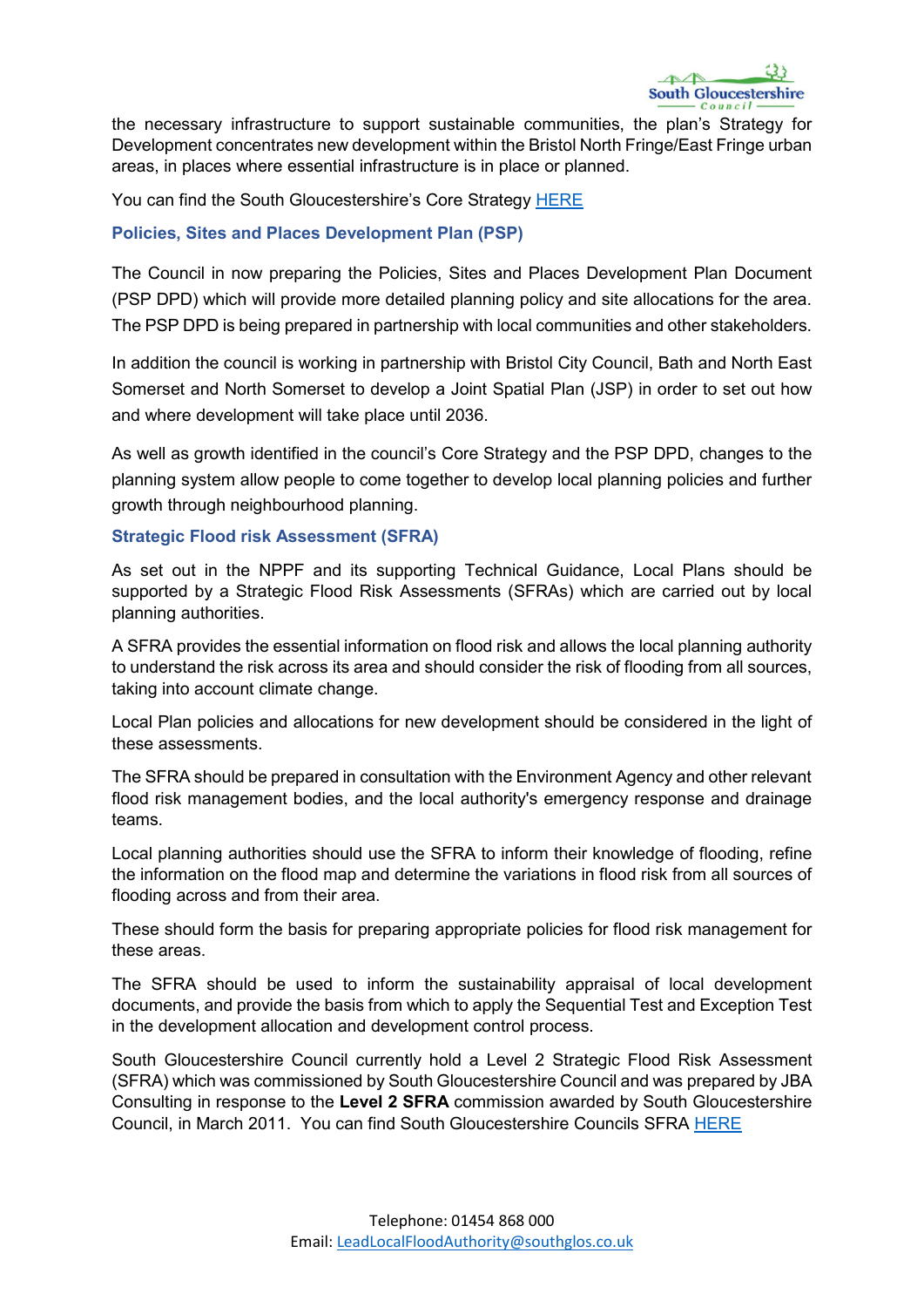

### Preliminary Flood Risk Assessment (PFRA)

Under The Flood Risk Regulations 2009, and in line with the Flood & Water Management Act (2010), a responsibility is placed on each LLFA to produce a Preliminary Flood Risk Assessment (PFRA).

The purpose of the PFRA is to determine local flood risk from:

- Surface water run off
- **•** Ground water
- Ordinary watercourses (ditches, brooks and streams maintained by riparian owner).

Further information and definitions of local flood risk and other flooding sources can be found in the "Flood Risk" section of South Gloucestershire Council website The aim of the PFRA is to:

- Undertake a high level screening exercise to gather and assess information on past (historic) and future (potential) floods.
- Identify areas of significant local flood risk within the PFRA study area (where there are locally significant harmful consequences).
- Allow the national surface water flood risk model, issued by the EA, to be verified and challenged if appropriate. National guidance issued by DEFRA sets national thresholds for defining areas where the flood is significant nationally.
- Provide an evidence base to support the future Local Flood Risk Management Strategy (LFRMS), to be prepared by each LLFA.

Guidance on how to prepare a PFRA was provided by the Environment Agency (EA) which listed 9 key tasks that needed to be completed as part of the PFRA process as listed below:

- Establish partnership with external agencies and organisations and information sharing.
- Collect information on past flooding from partners and available internally.
- Assess significant flood events for historic flooding based on agreed thresholds.
- Collect information on future flooding. Local flood modelling or agree to use a national surface water flooding dataset.
- Estimate consequences of flood events. Based on selected surface water flooding dataset, undertake a count on the number of receptors within a flood outline.
- Review indicative Flood Risk Areas as determined by the EA for agreement or challenge if a national receptor threshold is exceeded.
- Compile the Preliminary Assessment Report.
- Compile the Preliminary Assessment Spreadsheet.
- Submit to the Environment Agency for approval.

The first draft PFRA was submitted for review to the Environment Agency back in June 2011. Subsequent draft versions of the PFRA were submitted for review internally with the Final Report (V03) gaining Member Approval in August 2011.

The final report (PFRA Final Report V03 August 2011) can be found at the following link <https://www.southglos.gov.uk/documents/cos110168.pdf>.

### Local Flood Risk Management Strategy (LFRMS)

We have a responsibility to manage local flood risk in a coordinated way including developing a "*Local Flood Risk Management Strategy*" (LFRMS) for the area.